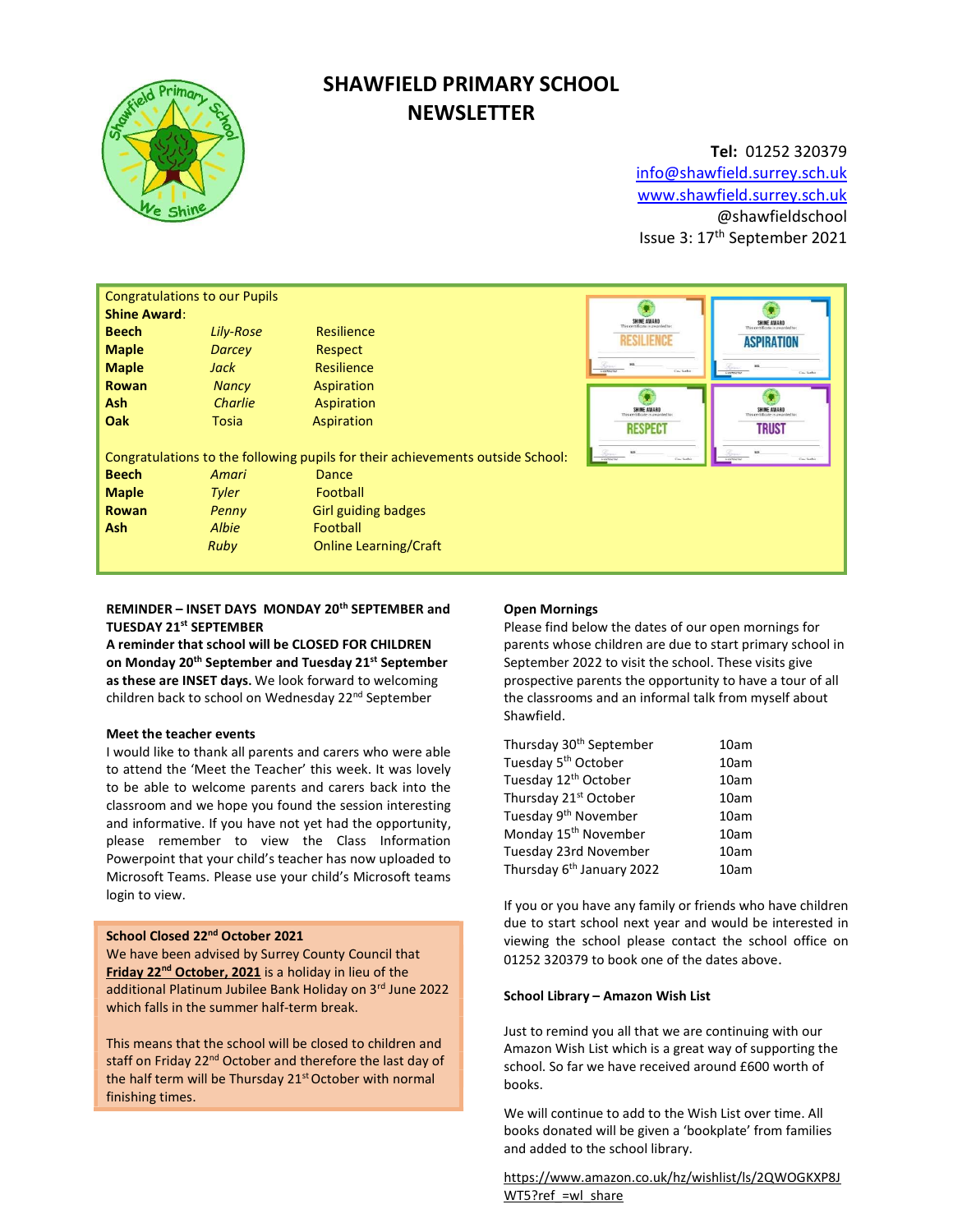#### Postcards

Congratulations to Olivia, Max & Harry (Year 1) and Logan (Year 2) on your postcards. Please continue to share photos of you children with their postcard so that these can be shared via the newsletter and on the school's twitter feed.







## Harvest Festival - 8<sup>th</sup> October, 2021

We will be holding our Harvest Festival on Friday 8<sup>th</sup> October and again we will be supporting the Farnham Foodbank. Receiving donations from schools goes a long way to ensure that they can continue to feed those in the local community who are in crisis, especially in these unprecedented times.

We would very much appreciate any non-perishable food items or toiletries but in particular, they have asked if Shawfield could collect the following items:

- **•** Tinned Potatoes
- Instant Noodles
- **•** Angel Delight

Please send your child in with any donations on the morning of the 8<sup>th</sup> October.

## School Lunch Menu

Please find attached the lunch menu for week commencing 19th September (Week 1).

#### Confirmed INSET Dates 2021-2022

We are pleased to announce the dates for our five INSET dates next year.

Monday 20<sup>th</sup> September 2021 Tuesday 21<sup>st</sup> September 2021 Monday 21<sup>st</sup> February 2022 Friday 22<sup>nd</sup> July 2022

Yours sincerely,

Viorar

Mr Stephen Corcoran Headteacher

#### Coming Home Today:

Activity Sheet & Trading Cards (Years 3-6 only)

#### SSA News

The Shawfield School (Parent Teacher's) Association would like to welcome all the new starters to Shawfield school. Our association meets



throughout the year, planning fundraising activities to support our school. Please follow us via our public Facebook page:

https://www.facebook.com/Shawfield and look out for future communications via parent mail. If you would like to attend our next meeting and get involved, please contact us via:

Email: shawfieldschoolassociation@gmail.com Text / Phone: 07754 679296 or Facebook social media.